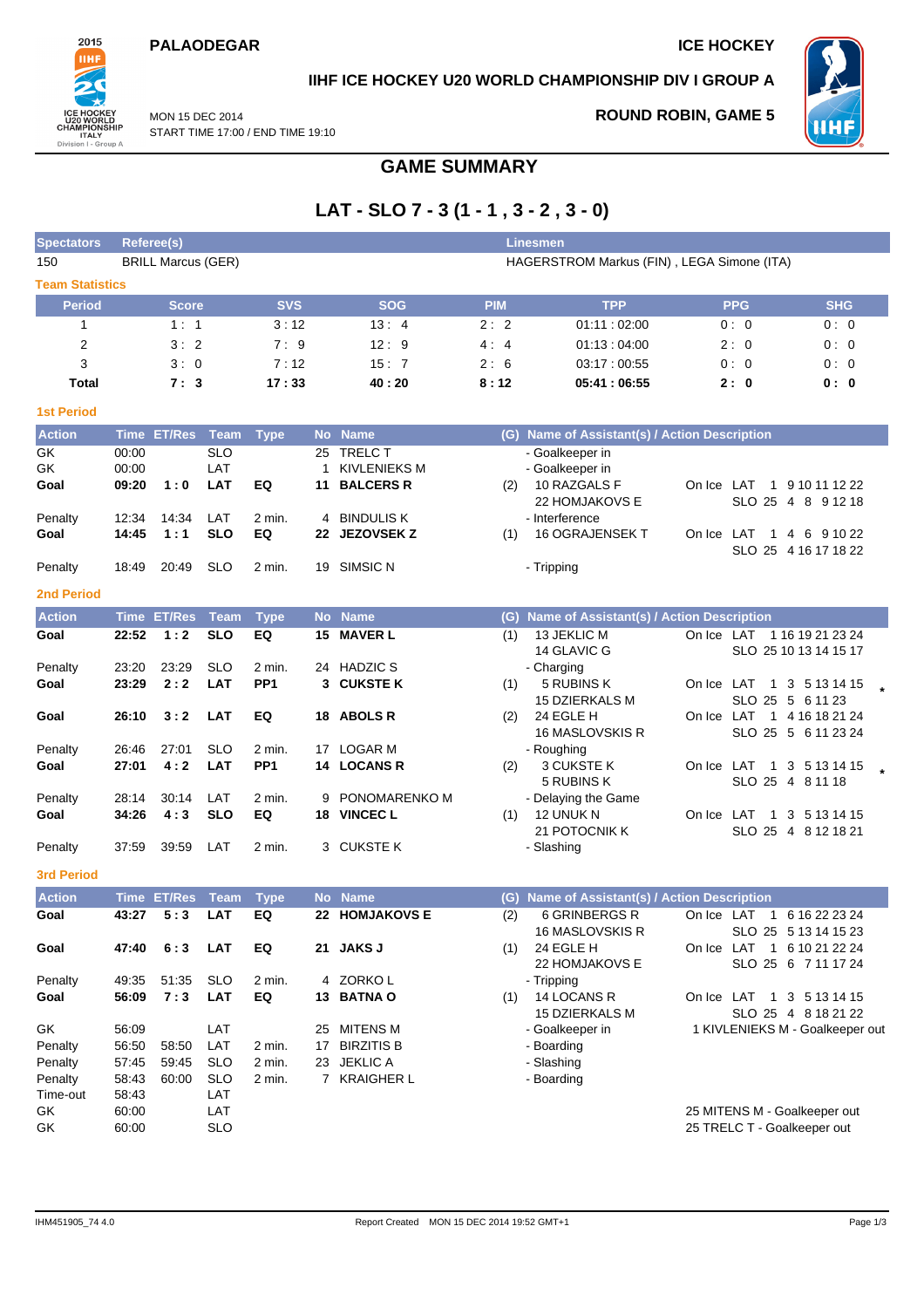# **PALAODEGAR ICE HOCKEY**

**ROUND ROBIN, GAME 5**



**Goalkeeper Records**

## **IIHF ICE HOCKEY U20 WORLD CHAMPIONSHIP DIV I GROUP A**

**WHF** 

MON 15 DEC 2014 START TIME 17:00 / END TIME 19:10

#### **Team : LAT - Latvia Team : SLO - Slovenia**

| No Name           | SOG | <b>SVS</b> | <b>MIP</b> | No Name        | <b>SOG</b> | <b>SVS</b> | <b>MIP</b> |
|-------------------|-----|------------|------------|----------------|------------|------------|------------|
| KIVLENIEKS Matiss | 20  |            | 56:09      | 25 TRELC Tomaz | 40         | 33         | 60:00      |
| 25 MITENS Mareks  |     |            | 03:51      | 20 US Zan      |            |            |            |

#### **Game Statistics**

| Team : LAT (white)        |                                   |              |                |                |                |                |                |          |        |             |                |                      |           |                |             |
|---------------------------|-----------------------------------|--------------|----------------|----------------|----------------|----------------|----------------|----------|--------|-------------|----------------|----------------------|-----------|----------------|-------------|
|                           | <b>Head Coach: ANKIPANS Girts</b> |              |                |                |                |                |                |          |        |             |                | <b>Shots on Goal</b> |           |                |             |
| <b>No Pos</b>             | <b>Name</b>                       | G            | A              | P              | <b>PIM</b>     | $FO+$          | FO-            | $FO+/-$  | FO%    |             | $\overline{2}$ | 3                    | <b>OT</b> | <b>TS</b>      | $+/-$       |
| 4 D                       | <b>BINDULIS Kristofers</b>        | 0            | 0              | $\Omega$       | 2              | 0              | 0              | 0        | 0.00   | 1           | 0              | $\mathbf 0$          |           |                | $\mathbf 0$ |
| $\mathsf{F}$<br>16        | <b>MASLOVSKIS Rudolfs</b>         | 0            | $\overline{2}$ | $\overline{2}$ | 0              | 0              | 0              | 0        | 0.00   |             | 0              | $\Omega$             |           |                | $+1$        |
| $\mathsf{F}$<br>18        | <b>ABOLS Rodrigo</b>              |              | 0              |                | 0              | 14             | 5              | 9        | 73.68  |             | 2              | $\Omega$             |           | 3              | $+1$        |
| D<br>21                   | <b>JAKS Janis</b>                 |              | 0              |                | 0              | 0              | $\Omega$       | 0        | 0.00   | 0           | $\Omega$       | 3                    |           | 3              | $+1$        |
| 24 F                      | EGLE Haralds +A                   | $\mathbf{0}$ | $\overline{2}$ | $\overline{2}$ | $\Omega$       | $\mathbf 0$    | $\Omega$       | $\Omega$ | 0.00   | 1           | 1              | $\Omega$             |           | $\overline{2}$ | $+2$        |
| 9<br>D                    | <b>PONOMARENKO Maksims</b>        | 0            | 0              | 0              | 2              | 0              | 0              | 0        | 0.00   | 1           | 0              | 0                    |           |                | 0           |
| F<br>10 <sup>°</sup>      | <b>RAZGALS Frenks</b>             | 0            |                |                | 0              | 0              |                | -1       | 0.00   | 0           | 0              | $\Omega$             |           | $\mathbf 0$    | $+1$        |
| F<br>11                   | <b>BALCERS Rudolfs</b>            |              | 0              |                | 0              | 0              | $\Omega$       | 0        | 0.00   |             | 0              | 0                    |           |                | $+1$        |
| D<br>12                   | <b>NEKLUDOVS Romans</b>           | 0            | 0              | 0              | 0              | $\mathbf 0$    | $\Omega$       | 0        | 0.00   | 0           | $\overline{2}$ |                      |           | 3              | $+1$        |
| 22 F                      | <b>HOMJAKOVS Edgars</b>           |              | $\overline{2}$ | 3              | $\mathbf 0$    | 4              | $\overline{7}$ | $-3$     | 36.36  | $\mathbf 0$ | $\mathbf 0$    |                      |           |                | $+2$        |
| 3<br>D                    | <b>CUKSTE Karlis</b>              |              | 1              | 2              | 2              | 0              | 0              | 0        | 0.00   | 2           | 2              | 2                    |           | 6              | 0           |
| D<br>5                    | <b>RUBINS Kristians</b>           | 0            | 2              | 2              | 0              | 0              | 0              | 0        | 0.00   |             | 0              |                      |           | 2              | 0           |
| $\mathsf{F}$<br>13        | BATNA Oskars +C (BP)              |              | 0              |                | $\Omega$       | $\overline{7}$ | 6              | 1        | 53.85  |             | $\Omega$       |                      |           | $\overline{2}$ | $\pmb{0}$   |
| F<br>14                   | <b>LOCANS Roberts</b>             |              |                | 2              | 0              | 1              | 0              | 1        | 100.00 | 2           | 1              |                      |           | 4              | 0           |
| 15 F                      | <b>DZIERKALS Martins</b>          | $\Omega$     | $\overline{2}$ | $\overline{2}$ | $\Omega$       | $\mathbf 0$    | $\Omega$       | $\Omega$ | 0.00   | 0           | $\Omega$       | $\overline{2}$       |           | 2              | $\mathbf 0$ |
| D<br>6                    | GRINBERGS Ralfs +A                | 0            | 1              |                | 0              | 0              | 0              | 0        | 0.00   | 0           | 0              |                      |           |                | $+1$        |
| F<br>8                    | <b>SPRUKTS Gatis</b>              | 0            | 0              | $\Omega$       | 0              | 0              | $\Omega$       | 0        | 0.00   | 1           | 1              | $\mathbf 0$          |           | $\overline{2}$ | $\mathbf 0$ |
| F<br>17                   | <b>BIRZITIS Bruno</b>             | $\mathbf 0$  | 0              | $\Omega$       | $\overline{2}$ | 0              | 2              | $-2$     | 0.00   | 0           |                | 0                    |           |                | $\mathbf 0$ |
| F<br>19                   | <b>IGNATOVICS Ruslans</b>         | $\mathbf 0$  | 0              | $\Omega$       | $\mathbf 0$    | 6              | 6              | $\Omega$ | 50.00  | 0           |                |                      |           | $\overline{2}$ | $-1$        |
| D<br>23                   | <b>ZILE Kristaps</b>              | 0            | 0              | $\Omega$       | $\Omega$       | $\Omega$       | $\Omega$       | $\Omega$ | 0.00   | $\Omega$    |                |                      |           | $\overline{2}$ | $\mathbf 0$ |
| <b>GK</b><br>$\mathbf{1}$ | <b>KIVLENIEKS Matiss</b>          | 0            | 0              | 0              | 0              |                |                |          |        | 0           | 0              | 0                    |           | 0              |             |
| 25 GK                     | <b>MITENS Mareks</b>              | 0            | 0              | 0              | 0              |                |                |          |        |             | 0              | 0                    |           | 0              |             |
| <b>Total</b>              |                                   | 7            | 14             | 21             | 8              | 32             | 27             | 5        | 54.24  | 13          | 12             | 15                   |           | 40             |             |

| Team: SLO (blue) |  |  |
|------------------|--|--|
|                  |  |  |

|                    | Head Coach: DRINOVEC Gorazd |   |          |             |                |             |             |                |       |             |                | <b>Shots on Goal</b>        |                |              |
|--------------------|-----------------------------|---|----------|-------------|----------------|-------------|-------------|----------------|-------|-------------|----------------|-----------------------------|----------------|--------------|
| <b>No Pos</b>      | <b>Name</b>                 | G | A        | P           | <b>PIM</b>     | $FO+$       | FO-         | $FO+/-$        | FO%   |             | $\overline{2}$ | 3 <sup>2</sup><br><b>OT</b> | <b>TS</b>      | $+/-$        |
| 5 D                | <b>CEPON Kristjan</b>       | 0 | 0        | $\Omega$    | 0              | 0           | 0           | 0              | 0.00  | 0           | 0              | 0                           | 0              | $-2$         |
| F<br>6             | <b>KALAN Tilen</b>          | 0 | 0        | $\Omega$    | 0              | 5           | 9           | $-4$           | 35.71 |             | 0              |                             | 2              | $-2$         |
| F<br>11            | PEM Nik +C                  | 0 | 0        | $\Omega$    | 0              | 2           | 3           | $-1$           | 40.00 | 0           | 0              | $\Omega$                    | 0              | $-2$         |
| D<br>23            | <b>JEKLIC Ales</b>          | 0 | 0        | $\Omega$    | 2              | 0           | $\Omega$    | $\Omega$       | 0.00  | 0           | 0              | $\Omega$                    | 0              | $-2$<br>$-2$ |
| 24 F               | <b>HADZIC Sebastjan</b>     | 0 | 0        | $\Omega$    | $\overline{2}$ | $\mathbf 0$ |             | $-1$           | 0.00  | 0           | $\Omega$       | $\Omega$                    | 0              |              |
| 7 D                | <b>KRAIGHER Luka</b>        | 0 | 0        | 0           | 2              | 0           | 0           | 0              | 0.00  | 0           | 0              | 0                           | 0              | $-1$         |
| $\mathsf{F}$<br>16 | <b>OGRAJENSEK Tim</b>       | 0 |          |             | $\mathbf 0$    | $\mathbf 0$ |             | -1             | 0.00  | $\mathbf 0$ | $\mathbf 0$    | $\mathbf 0$                 | 0              | $+1$         |
| D<br>17            | LOGAR Miha +A (BP)          | 0 | 0        | $\Omega$    | 2              | $\mathbf 0$ | 0           | 0              | 0.00  | 0           |                | $\Omega$                    |                | $+1$         |
| F<br>19            | <b>SIMSIC Nik</b>           | 0 | 0        | 0           | $\overline{2}$ | 10          | 4           | 6              | 71.43 | $\mathbf 0$ | $\mathbf 0$    | 2                           | $\mathbf 2$    | $\mathbf 0$  |
| F<br>22            | JEZOVSEK Zan                |   | 0        |             | $\Omega$       | $\mathbf 0$ |             | -1             | 0.00  | 2           | 1              | $\overline{2}$              | 5              | $\mathbf 0$  |
| 4 D                | <b>ZORKO Luka</b>           | 0 | 0        | 0           | 2              | 0           | 0           | 0              | 0.00  | 0           | 0              | 0                           | 0              | $\mathbf 0$  |
| D<br>8             | <b>KOMPOLSEK Andraz</b>     | 0 | 0        | $\Omega$    | $\mathbf 0$    | 0           | $\Omega$    | 0              | 0.00  | 0           | 0              | $\mathbf 0$                 | 0              | $-1$         |
| F<br>9             | GROSELJ Sebastjan           | 0 | $\Omega$ | $\Omega$    | $\Omega$       | $\mathbf 0$ | $\Omega$    | 0              | 0.00  | 1           | 0              | $\Omega$                    |                | $-1$         |
| F<br>12            | <b>UNUK Nik</b>             | 0 |          |             | 0              | 0           | $\mathbf 0$ | 0              | 0.00  | 0           | 0              | 0                           | 0              | $\mathbf 0$  |
| 18 F               | VINCEC Luka +A              |   | 0        |             | $\mathbf 0$    | 5           | 3           | $\overline{2}$ | 62.50 | $\mathbf 0$ | $\overline{2}$ | $\mathbf 0$                 | $\overline{2}$ | $\mathbf 0$  |
| 10<br>D            | LAMPIC Jan                  | 0 | 0        | 0           | 0              | 0           | 0           | 0              | 0.00  | 0           | 0              | 0                           | 0              | $+1$         |
| F<br>13            | <b>JEKLIC Matic</b>         | 0 |          |             | 0              | 1           | 2           | $-1$           | 33.33 | 0           |                |                             | 2              | $\mathbf 0$  |
| F<br>14            | <b>GLAVIC Gasper</b>        | 0 |          |             | $\mathbf 0$    | 0           | $\Omega$    | 0              | 0.00  | $\mathbf 0$ |                | $\mathbf 0$                 |                | $\mathbf 0$  |
| F<br>15            | <b>MAVER Luka</b>           |   | 0        |             | 0              | 4           | 8           | $-4$           | 33.33 | 0           |                | 0                           |                | 0            |
| 21 F               | <b>POTOCNIK Kristof</b>     | 0 | 1        |             | $\mathbf 0$    | $\mathbf 0$ | $\Omega$    | 0              | 0.00  | 0           | $\overline{2}$ |                             | 3              | $\mathbf 0$  |
| GK<br>20           | US Zan                      | 0 | 0        | 0           | 0              |             |             |                |       | 0           | 0              | 0                           | 0              |              |
| 25 GK              | <b>TRELC Tomaz</b>          | 0 | 0        | $\mathbf 0$ | $\mathbf 0$    |             |             |                |       | $\Omega$    | 0              | $\mathbf 0$                 | 0              |              |
|                    |                             |   |          |             |                |             |             |                |       |             |                |                             |                |              |